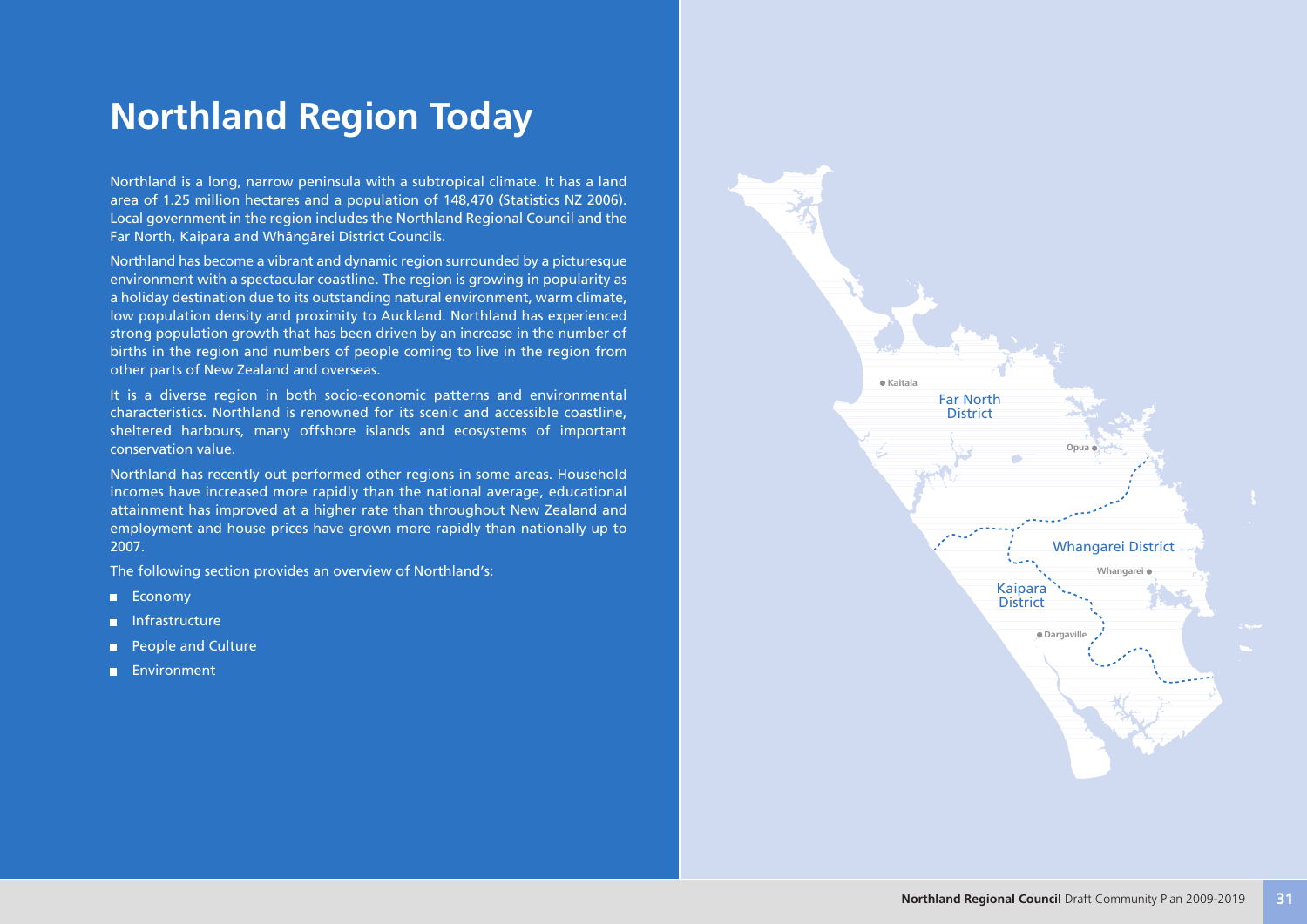## **Northland's economy**

Northland's economy has grown slower (2.9% pa) than the national economy over the past ten years (3.3%). However, over the past five years Northland's economic growth has matched the national economy. If economic growth is adjusted for the difference in population growth then Northland's GDP growth matches that of the national economy over the ten year period and exceeds national growth over the past five years.

#### **Industry by number of geographic units**



The graph of industry by number of geographic units demonstrates the number of businesses in each sector from 2000-2007 in the Northland economy. Agriculture, forestry and fishing had the highest number of businesses in the region although these have decreased from 7,256 in 2000 to 6,303 in 2007. Other industries that substantially contribute by way of business numbers are manufacturing, construction, retail trade and property and business.

By contrast, the graph of industry by contribution to Gross Domestic Product illustrates those industries that contribute the most in financial terms to the Northland economy (\$m). Manufacturing and agriculture contribute the most to the economy followed by property and business, health and community services and retail trade. Considering the number of business units in manufacturing compared to other industry groups, manufacturing contributes very effectively to the Northland economy. There has been a steady increase in the contribution of regional GDP from the manufacturing sector which contributed \$525m in 2006 and \$555m in 2007. Agriculture, forestry and fishing contributed \$515m to regional GDP in 2006 and \$477m in 2007. The property and business sector grew substantially in business unit numbers from 2,675 in 2000 to 4,877 in 2007 and in contribution to regional GDP from \$340m in 2006 to \$392m in 2007. Total GDP for the Northland region in 2007 was \$3.327 billion, or 2.4% of national GDP.

#### **Industry by contribution to Gross Domestic Product (GDP)**



I - Transport and Storage; J - Communication Services; K - Finance and Insurance;

L - Property and Business Services; M - Government Administration and Defence; N - Education;

O - Health and Community Services; P - Cultural and Recreational Services; Q - Personal and Other Services; X - Ownership of Owner-occupied Dwelling; U - Unallocated.

*Source: Infometrics Regional GDP Data* Sep-06 Dec-06 Mar-07 Jun-07 Sep-07 Dec-07 Mar-08 Jun-08 Sep-08

*Please note: This analysis uses the Australia and New Zealand Standard Industrial Classification (ANZSIC) for industry categories.*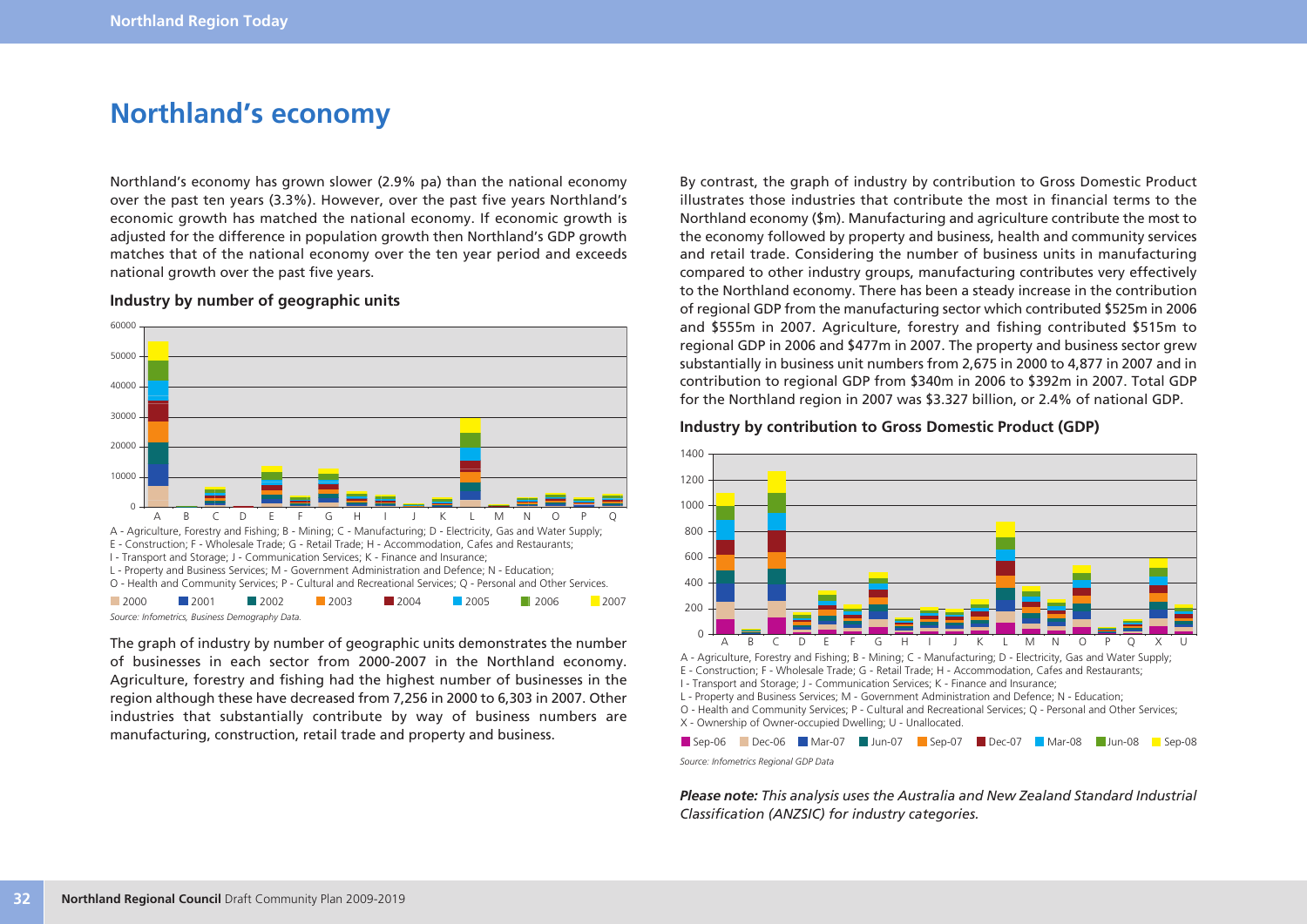## **Key industry sectors**

#### **Primary sector**

The Northland region has a relatively large primary sector employing 9,116 fulltime workers in 2006. This sector contributed \$675 million to regional GDP in 2006. The primary sector includes agriculture, services to agriculture, logging, forestry, commercial fishing, mining and oil and gas exploration. Within the primary sector, agriculture employed the largest number of people followed by forestry and logging.

#### **Agriculture**

In 2006 agriculture and services to agriculture employed 7,860 fulltime workers. Pastoral farming dominates Northland agriculture but there are a large number of beef cattle and sheep in the region. Based on gross sales data from Meat and Wool New Zealand, pastoral farming brings directly \$760m per annum into the regional economy.

#### **Forestry**

Northland has extensive areas of indigenous and exotic forest. Due to the warm climate, the region produces some of New Zealand's highest density and fast growing radiata pine. The estimated total area of planted production forest in Northland in 2005 was 206,123 hectares. Nearly half of this (95,497 hectares) is in the Far North District.

There is a standing volume of wood of around 61,300,000 cubic metres and the average age of the trees is around 15 years.

#### **Manufacturing and building sector**

In 2006, 11,852 full-time workers were employed in manufacturing and building sector in the Northland region. This sector includes manufacturing, general construction and construction and trade services. Most full time workers were employed in manufacturing, with 6,716 full-time workers in 2006, while general construction and construction trade services employed 5,135 full-time workers.

#### **Manufacturing**

Many of the primary products grown in the region are also processed there and this is reflected in employment opportunities. Food and beverage manufacturing is the largest manufacturing group in the region, employing 1,559 full-workers in 2006. Within this subgroup, large occupations include dairy product manufacturing which employed 697 fulltime workers, meat processing, which employed 480 full-time workers and seafood with 104 full-time workers.

Wood and paper product manufacturing is the second largest manufacturing group in the region, employing 1,415 full-time workers in 2006. Most full-time workers in this subgroup are employed in plywood and veneer manufacturing, wooden structural component manufacturing, wood product manufacturing or fabricated wood manufacturing.

#### **Building**

The increasing population of the region and growth in the tourism industry is influencing the building sector in Northland. Construction trade services employed 2,763 full-time workers in 2006 while general construction employed 2,372 full-time workers in 2006. Housing construction employed 1,065 full-time workers in 2006 while 358 full-time workers were employed in non-residential building construction. The number of people employed in site preparation services has grown over the last year with 517 full-time workers in 2006.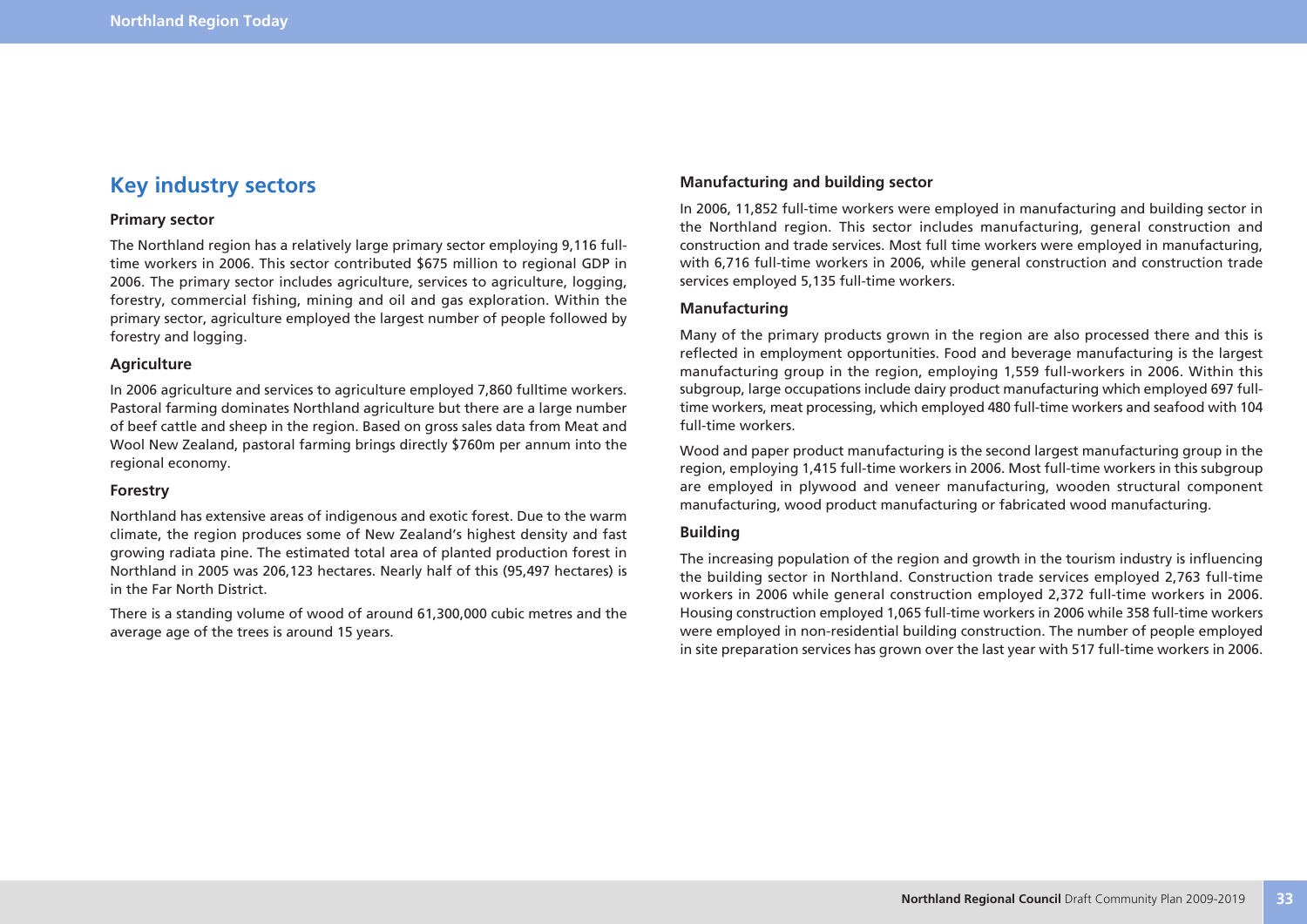## **Northland's economy**

#### **Retail and distribution sector**

In 2006, retail and distribution was the largest sector in the Northland region and it employed 25.2% of the workforce. At this time the sector employed a large number of people due to the increase in visitor numbers to the region and population growth.

In the 2006 year there were 14,029 full-time workers employed in the retail and distribution sector in the Northland region. This sector includes wholesaling, retailing, transport and accommodation, cafes and restaurants. Most full-time workers were employed in retail with 6,041 full time workers in 2006. Accommodation, cafes and restaurants employed 2,542 full-time workers.

#### **Tourism and hospitality**

In 2005, international and domestic travellers spent \$626.7 million while holidaying in the Northland region and are expected to spend \$826.9 million in 2012. Most visitors spend their money on eating out and accommodation. Any growth or decline in visitor numbers is reflected in employment in hospitality.

In 2006, 1,140 full-time workers were employed in accommodation in the Northland region. In addition, 1,390 full-time workers were employed in cafes and restaurants, while 397 full-time workers were employed in takeaway food retailing. Another area of major employments is pubs, taverns and bars which employed 348 full-time workers in 2006.

To cope with an increase in visitor numbers, more than \$40m has been spent in the last two years on new and expanded facilities in the Northland region.

Tourism makes a larger contribution (5.8%) to GDP in Northland than it does at the national level (5.0%). When compared against the 19 major industry categories, tourism is in the middle in terms of contribution to GDP. Among the three territorial authorities tourism makes the largest contribution to Far North's GDP (6.4%) and the smallest to Kaipara (4.9%).

#### **Marine industry**

Conservatively the Whängärei marine construction and refit industry, clustered mostly in the Whängärei and Öpua Harbours, contributes \$75m to the regional economy and employs approximately 450 people. This is based on actual revenue data collected from 10 major boatbuilding and repair/refit companies in Northland between May and July 2008.

The sector includes a core group of boat builders that build, repair and refit vessels, workboats, pleasure craft and super yachts. Advantages the sector enjoys include low labour and land costs, established facilities and a solid support industry of trades and professional services.

The marine engineering sector in Northland is now being recognised by way of a \$2m support package from New Zealand Trade and Enterprises for a marine engineering related MRI (Major Regional Initiative). This confirms the potential and positioning of the sector to evolve into a centre of excellence in a niche engineering market, in turn building on a strong collaborative approach to target projects of scale for the region.

#### **Overall**

Whängärei's role as a regional service centre means a large number of people are employed in education and health, supermarkets and grocery stores. The recent population growth in Northland has impacted favourably on these industries. The importance of agriculture to the Northland region cannot be underestimated and is indicated by the large number of people employed in agriculture and road freight transport.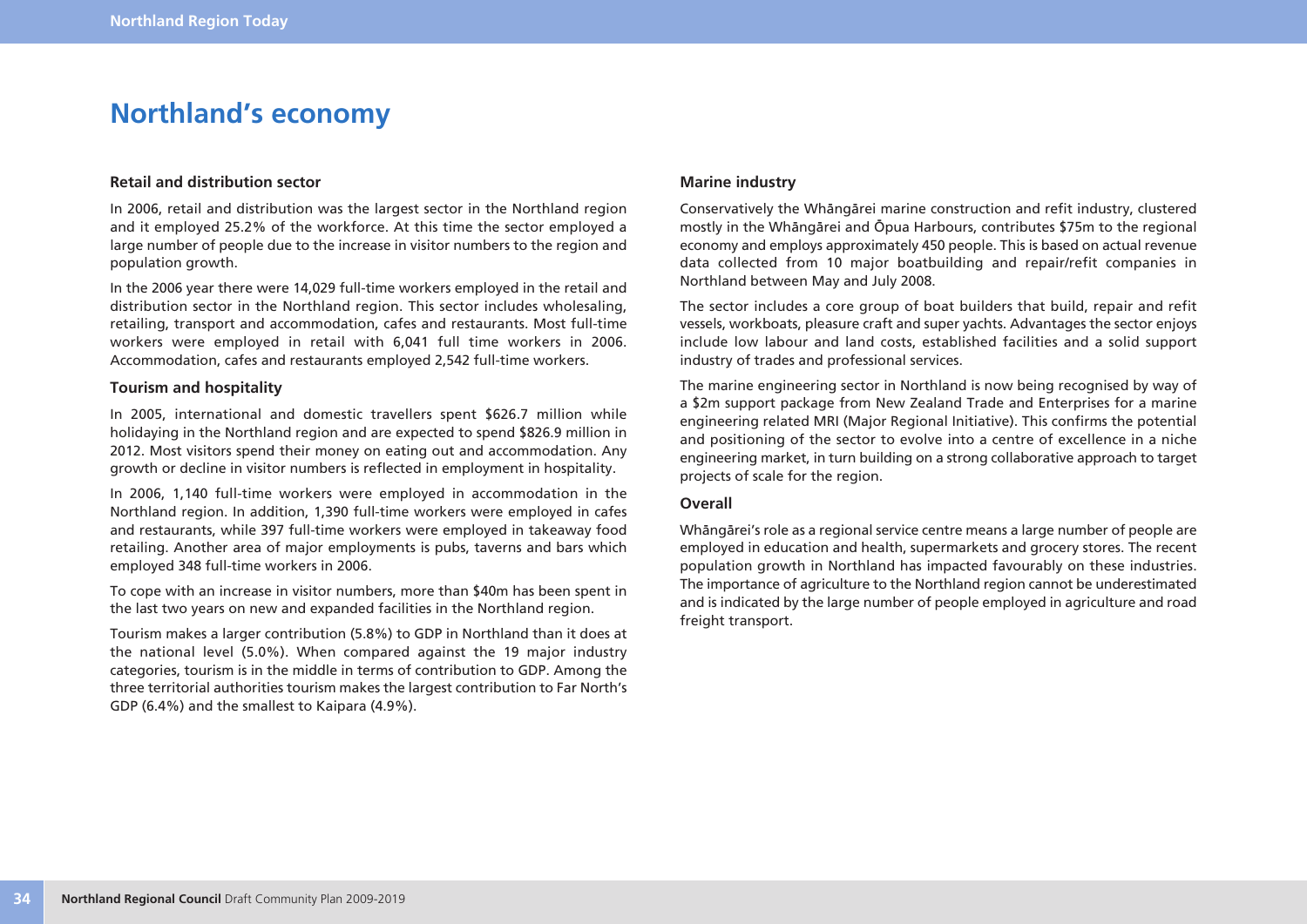## **Northland's infrastructure**

Supporting a growing population, developing a diverse economic base, and sustainably managing the natural environment requires well-planned infrastructure. Physical infrastructure includes transport networks, water and sewerage systems, energy distribution systems and telecommunications networks. These all need to be efficient and effective without undue adverse impact on the environment.

## **Roading and transport**

The present transportation network includes 6,530 kilometres of road, a rail link from Auckland via Whängärei to Otiria, a deepwater port at Marsden Point and commercial airports at Whängärei, Kerikeri and Kaitäia. There is a project underway for a rail link to Marsden Point Deep Water Port in an attempt to reduce the amount of heavy freight trucks on Northland's roads.

From July 2008, Whängärei City has a brand new 'Euro4' bus service that provides the most environmentally friendly buses available. Bus services have been increased over peaks times to encourage more people to use public transport instead of their own vehicles.

Other than the Whängärei bus service there is minimal public passenger transport services due to a limited rating base, relatively small dispersed communities and a high rate of both private vehicle use and ownership in Northland.

There are safety risks posed by Northland's narrow windy roads, narrow bridges, roadside hazards and lack of adequate cycle and walking facilities. There is also an increasing amount of development/urban growth in rural and coastal environments placing pressure on the existing roading infrastructure.

Human health and environmental effects from unsealed roads, vehicle emissions, stormwater run-off and the spread of roadside pests, weeds and litter need to be minimised.



A recent study estimated that vehicle emissions contain 104 kilograms of particulate matter and 8.6 tonnes of carbon monoxide per day in the Whängärei Air Shed (includes city centre and urban area). Earlier results estimated daily carbon monoxide emissions for the entire Northland region of 41.6 tonnes/day.

Traffic volumes in the region are increasing with annual increases of two to five percent being recorded on State Highways and with an estimated annual daily traffic growth of up to 5.7% on SH1 south of Whängärei.

Significant progress has been made to manage conflict between heavy vehicles and other road users, particularly through regional development funding. Overall the funding available for transport related projects has increased. The use of public transport including the total mobility scheme has increased.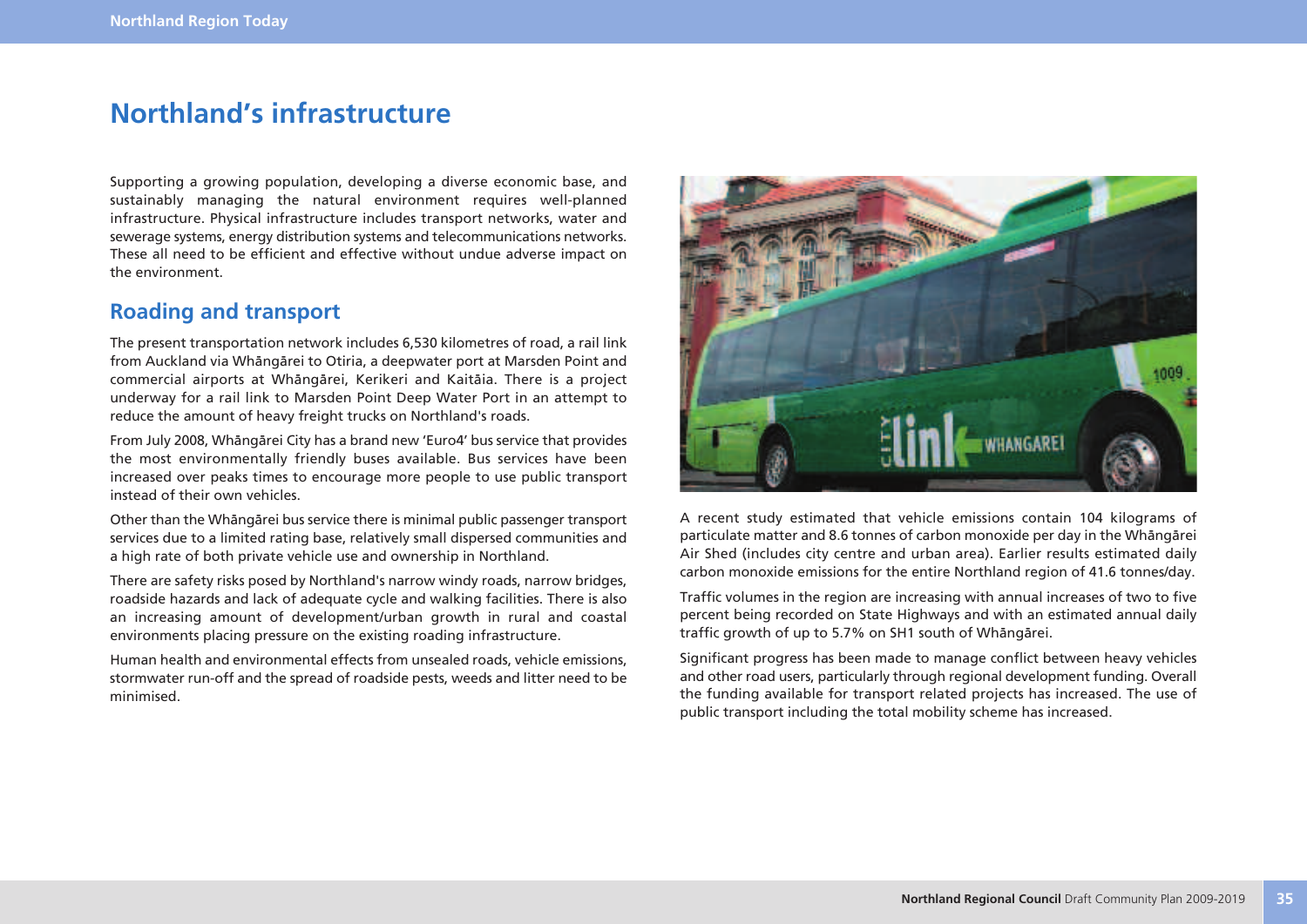## **Northland's infrastructure**

## **Electricity**

In order for modern communities to thrive, a secure and cost effective electricity supply is required. In Northland, there is a very small hydro-electric power station on the Wairua River and a geothermal power plant at Ngäwhä. The Ngäwhä plant is currently being expanded and there are discussions on a possible expansion of the Wairua River plant. The vast majority of Northland's power needs are generated from outside the region and transmitted via the national grid through Auckland. Potential exists for expansion of other electricity generation options to meet the region's foreseeable needs. These alternatives are being investigated further and include an application for a Gas Turbine Power Station in Rodney District by Genesis Energy and an application by Crest Energy Kaipara Ltd to install and operate marine turbines in the mouth of the Kaipara Harbour. There are also investigations into wind power generation at Poutö Peninsula, Ahipara, Glinks Gully and Bayleys Beach. Northland Regional Council is taking a proactive interest in these investigations and the long term security of the national grid link through Auckland.

### **Broadband**

Significant parts of rural Northland do not have access to advanced telecommunications systems such as broadband. Northland Regional Council is currently working towards a solution to Northland's broadband needs. Together with the telecommunications provider Kordia, Northpower and Top Energy, the Council is investigating the possibility of developing, building and operating a fibre-optic based telecommunications infrastructure in Northland. This project will most likely be dependent on other sources of funding particularly from central government.

## **Northland's future growth**

It is widely recognised that developing a growth programme for Northland is a top priority for the region as managing changing population trends, developing a diverse economic base and sustainably managing the natural environment requires well planned infrastructure and regionally co-ordinated economic development plans.

Creation of a proactive growth programme for Northland will provide an integrated framework for developing the region to its full potential using a sustainable development approach that considers social, cultural and environmental factors alongside economic and growth opportunities.

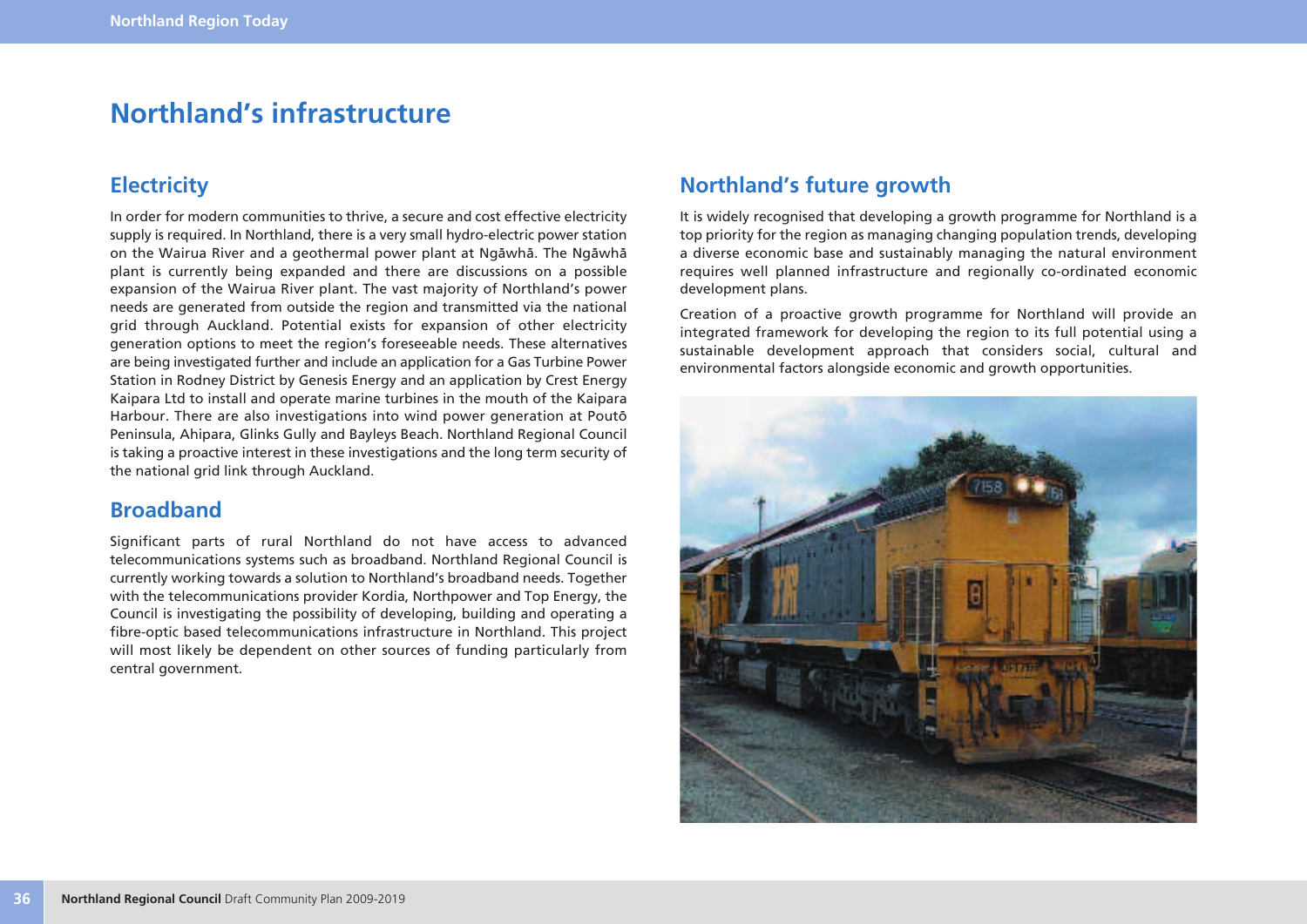## **Northland's people**

The 2006 Census indicated that there were 148,470 people living in the Northland Region at the time. This is an increase of 8,337 people or 5.9% since the 2001 Census. Population growth is driven mostly by births within the region and Mäori are a key driver of this growth. Growth is also due to people moving into the region from other parts of New Zealand, particularly Auckland. While 7,080 people moved into the region between 2001-2006 from overseas destinations, there were 8,476 permanent and long term migrants from the Northland Region who left for overseas between 2003-2007.

## **Population**

#### **Population growth in the Northland Region**



All districts within the Northland Region showed population growth between 2003 and 2007. There was an increase of 900 people in the Far North District, 4800 people in the Whängärei District and 350 people in the Kaipara District.

#### **Projected population of Northland Region**



Projected population estimates indicate the Whängärei District population rising from 76,500 in 2006 to 91,600 in 2031. The Far North District population is projected to rise from 57,500 in 2006 to 63,500 in 2031 and the Kaipara District decreasing from 18,600 in 2006 to 17,900 in 2031.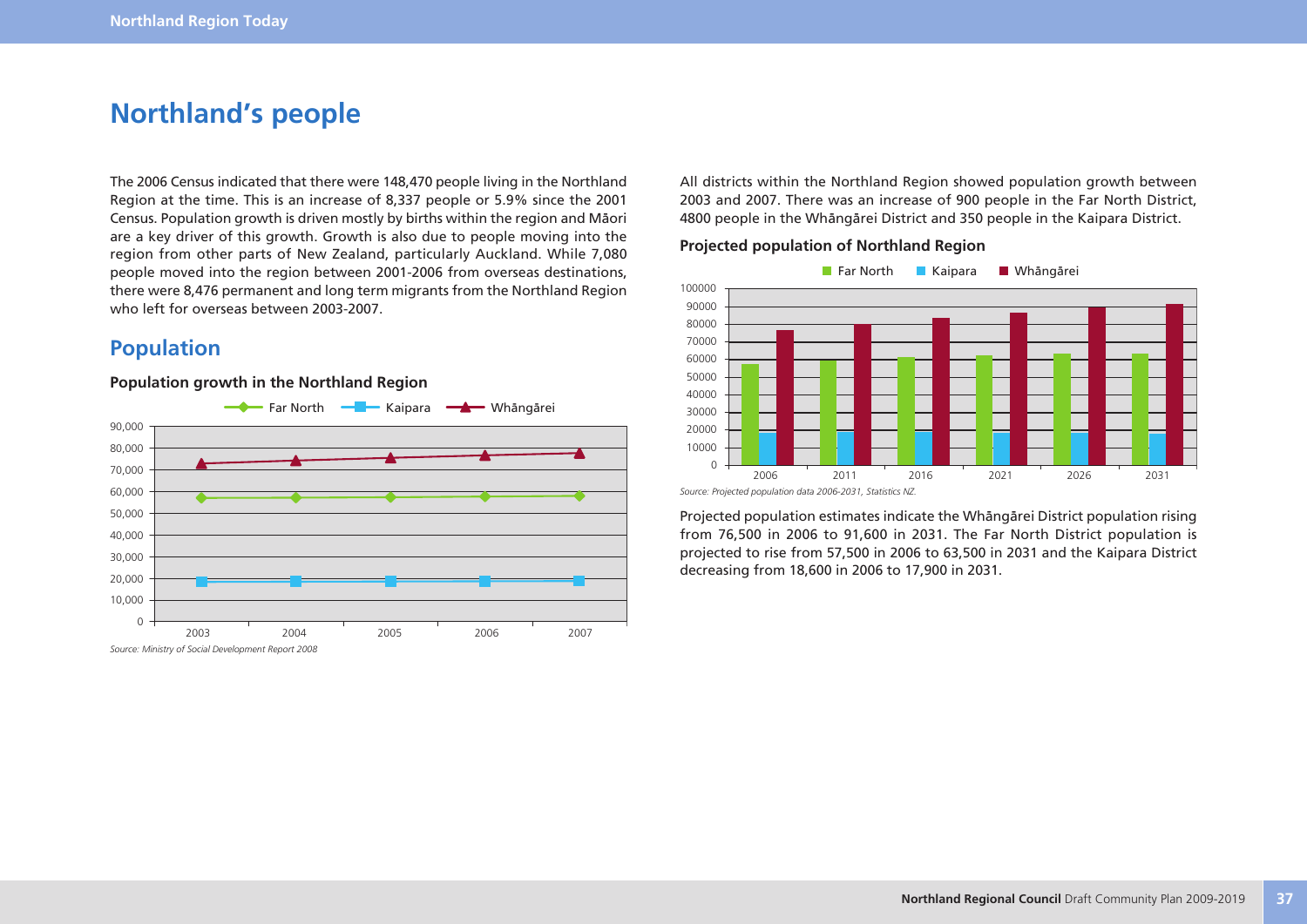## **Northland's people**



#### **Ethnic groups in the Northland Region**

*Source: Ministry of Social Development Report 2008*

The ethnic groups that make up the population of the region are represented in the graph above. While the Northland Region's largest ethnic group is European with 93,351 residents, Mäori represent a higher than New Zealand average for the region with 43,527 residents. The Far North District has a higher percentage of Mäori (44%) than Kaipara District (22.2%) and Whängärei District (25.2%).

## **Mäori in Northland**

#### **Distribution of Mäori in Northland**



*Source: New Zealand Statistics, Census Data 2006*

The total population of Mäori living in Northland was 43,527 in 2006, a rise of 6.9% since 2001. Of the 43,527 Mäori residents in Northland, the Far North District has the highest number (22,113 residents). The rise in the Mäori population in the Far North between 2001 and 2006 was 384 people or 1.8%. The Mäori population in Whängärei was 17,604 in 2006 and has risen by 2235 people or 14.5% since 2001. The number of Mäori in Kaipara has also increased by 171 people or 4.7% to reach 3,639 in 2006.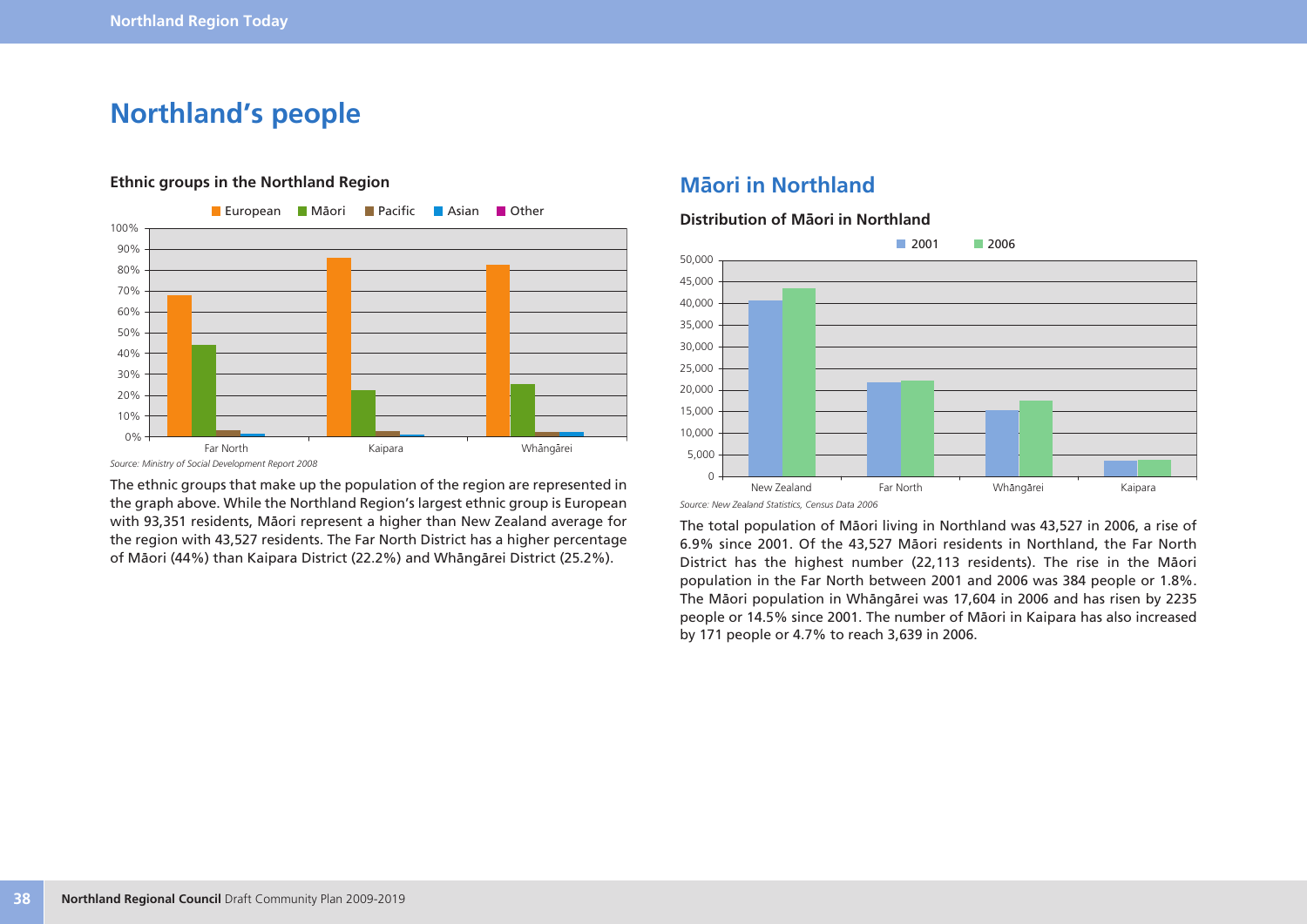

#### **Projected population of Mäori in Northland**

**Age groups by population numbers**



*Source: Statistics NZ Census 2006 Data*

#### **Percentage of population by age**



*Source: Estimated subnational and national population data, Statistics NZ 2006*

When comparing age group percentages by district, the graph above illustrates that all districts in the region have a lower percentage of 20-39 year olds than does all of New Zealand. All districts also have a higher percentage of 1-14 year olds than does all of New Zealand.



The graph above illustrates the percentage of each area's population who are Mäori, projected out to the year 2021. The area with the highest population of Mäori is the Far North District. It is projected to have 44% of the population as Mäori in 2021 compared to 43% in 2006. The Whängärei and Kaipara districts also have projected rises in Mäori population to 29% in 2021 and to 26% in 2021 respectively. All three districts have higher proportions of Mäori than the New Zealand average, projected to be 16% in 2021.

### **Age Groups**

The largest age group in the Northland Region at the 2006 Census was 10-14 year olds (12,951). The graph (above right) illustrates a significant drop from those who are 15 years through to 29 years of age in the region. For the 30 to 49 years age groups the numbers of people trend upwards and then slowly decline through to the 85 years and over group.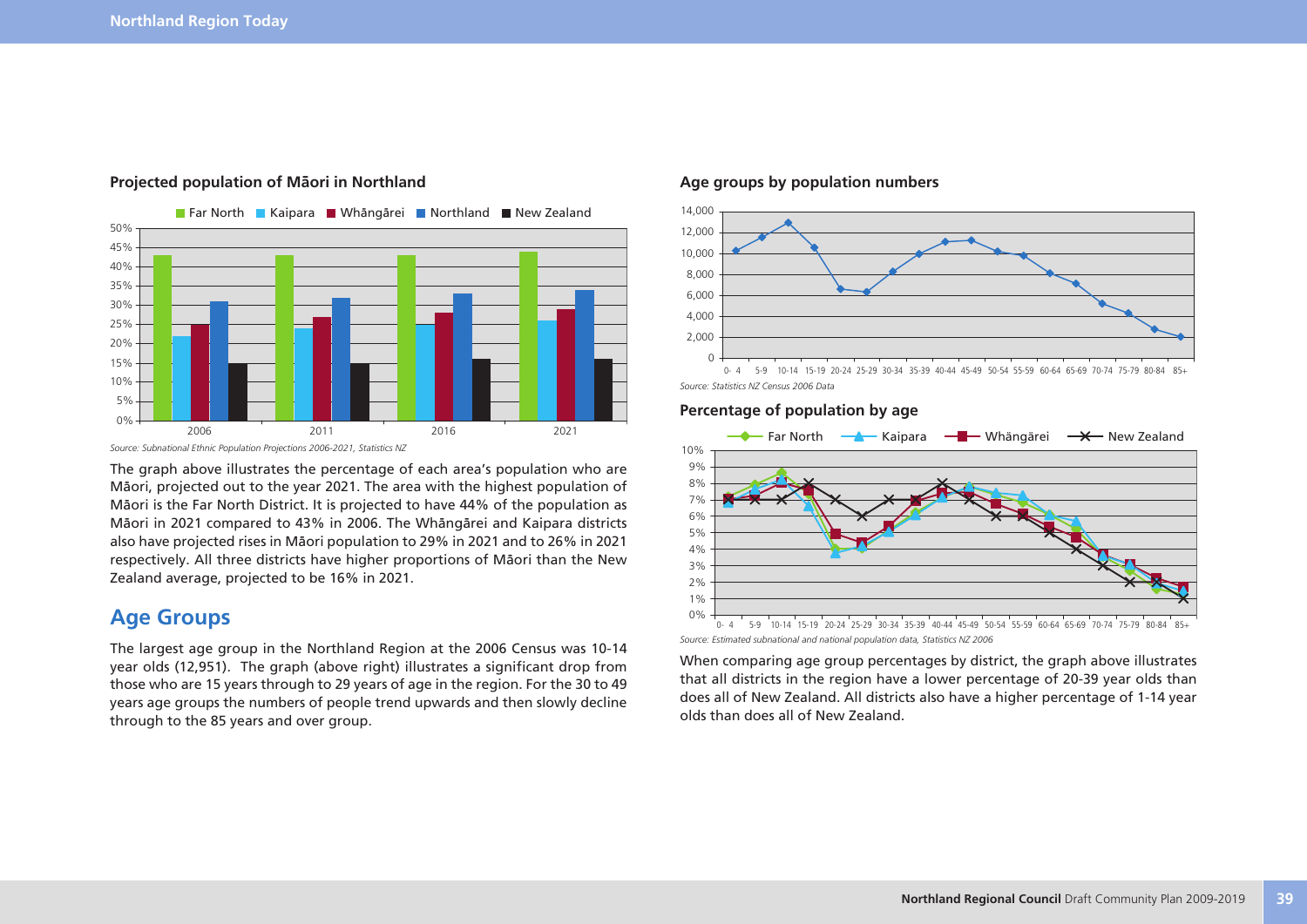## **Northland's culture**

Northland has a rich history as the first area settled by a large Mäori population and the centre of early European exploration and settlement. There is an extensive range of traditional and archaeological sites, historic buildings and structures.

Traditional sites are important because of their historical, cultural and spiritual significance to Mäori. This includes everyday sites such as pä sites and traditional food gathering areas and wähi tapu (sacred sites) such as urupä (burial grounds), war sites or tauranga waka (sites where ancestral canoes landed).

Archaeological sites relate to the more recent European occupation during the timber milling and gum digging eras and include camps, dams and coastal shipwrecks. The heritage of Northland is also reflected in the early colonial buildings and structures such as the missionary houses at Waimate, Kerikeri and Russell and the Waitangi Treaty House and National Reserve.



### **Birthplace**

- There are 14.2% of people living in Northland Region who were born  $\Box$ overseas, compared with 22.9% for New Zealand as a whole.
- For people born overseas who are now living in Northland, the most  $\overline{\phantom{a}}$ common birthplace was England. This is comparative to all of New Zealand.
- There are 1.5% of Mäori in the Northland Region who were born overseas,  $\mathcal{C}^{\mathcal{A}}$ compared with 1.6% for New Zealand as a whole.

### **Languages spoken**

#### **Total population**

- Apart from English, the next most common language spoken in the region  $\mathcal{L}_{\mathcal{A}}$ is Mäori, which is spoken by 10% of Northland people compared to 4.1% for New Zealand as a whole.
- There are 83.7% of people in Northland that speak only one language, m. compared with 80.5% for all of New Zealand.

#### **Mäori ethnic population**

28.5% of Mäori in Northland speak Mäori compared to 23.7% for all New  $\overline{\phantom{a}}$ Zealand.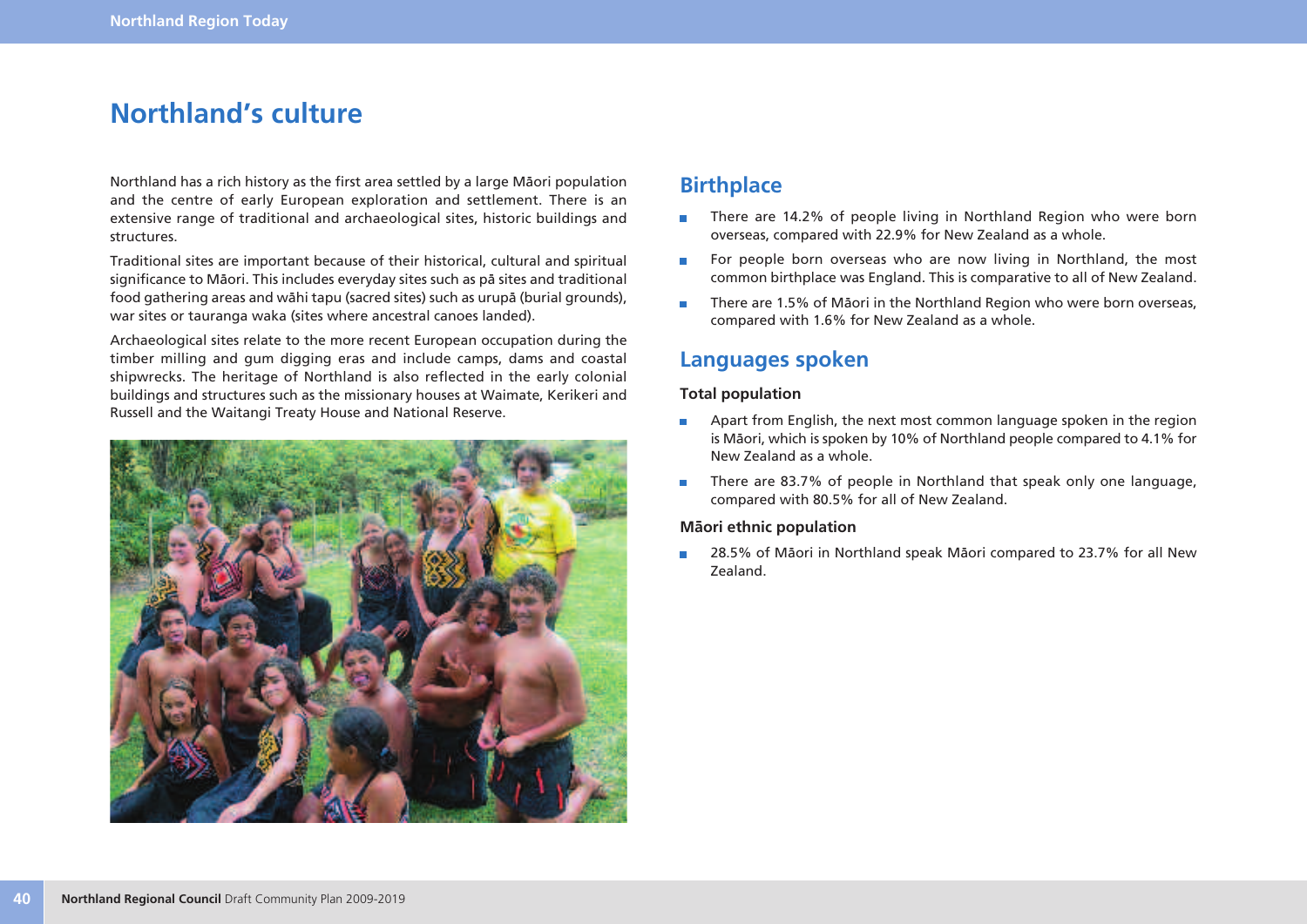## **Northland's environment**

### **Climate**

Northland, with its proximity to the sea, almost subtropical location and low elevation, is characterised by a mild, humid and rather windy climate. Summers tend to be warm and humid. Winters are characteristically mild with many parts of the region having only a few light frosts each year. The prevailing wind for most parts of the region is from the south west. However, in summer tropical cyclones give rise to north-easterly winds and heavy rainfall.

The mean annual rainfall ranges from about 1000-1300mm in low-lying coastal areas to over 2500mm on some of the higher country. Approximately one-third of the yearly rainfall total falls in the winter months of June, July and August. The region experiences high-intensity rains which can cause severe flooding.

Droughts are common in Northland during the summer months. High pressure weather conditions are prevalent during this period, often resulting in several weeks or months of dry and hot or windy weather. Records indicate that parts of the region on average have a drought of economic significance every three years.



Mean annual temperatures range from 15.5°C to 16°C in the far north and eastern areas, to between 14°C and 15.5°C in the south west and coastal districts, giving it the highest mean annual temperatures in New Zealand. Daily and annual temperature variations are low. Whängärei, the major settlement of the region, has around 1900 sunshine hours per year, and receives an annual rainfall of approximately 1300mm, about average for New Zealand.

#### **Climate change**

In August 2006, the National Institute of Water and Atmospheric Research Ltd (NIWA) carried out a comprehensive assessment on the impact of climate change and climate variability on Northland's water resources based on all available literature. The assessment considered natural climate variability in the Northland region and the potential effects of predicted climate changes over the next 50 to 80 years.

The main findings of the assessment were:

- All predictions suggest an increase in temperature, particularly during the  $\blacksquare$ winter;
- Overall annual rainfall may not change but rainfall trends for the next 30 to  $\blacksquare$ 80 years are for increased dry periods (drought and low flows) and increased high intensity rainfall events (floods);
- The change in rainfall trends and temperature is likely to result in decreased recharge to groundwater resources, and increased potential for saltwater intrusion in coastal aquifers;
- m. More frequent and extended periods of low flows and more high-intensity flood events in rivers and streams; and
- Potential effects on the agricultural industry, through harsher conditions  $\blacksquare$ for pasture, increased likelihood of erosion and climate variability.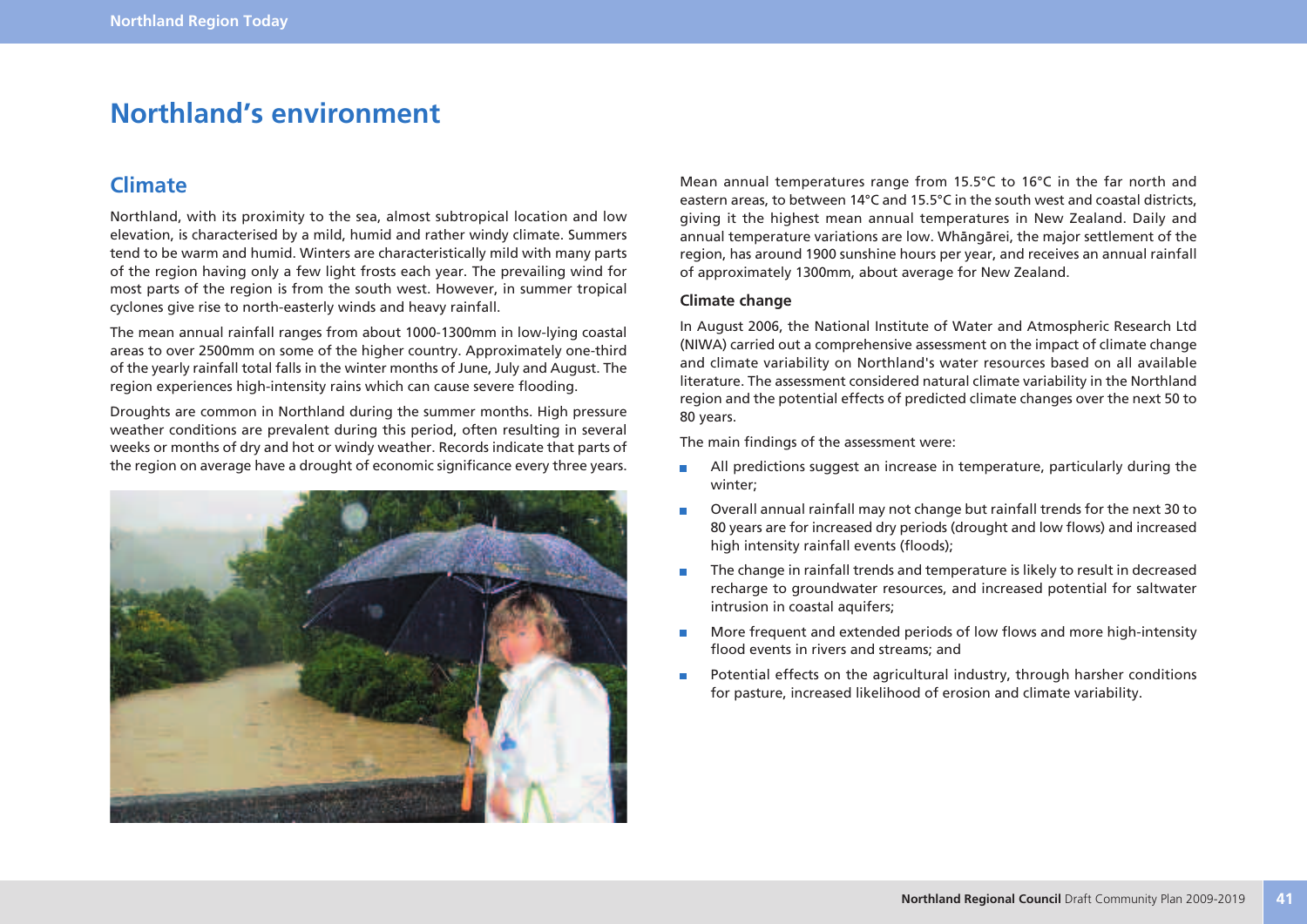## **Northland's environment**

### **Landform and soils**

Northland is only 80km across at its widest point, bounded by the Tasman Sea and Pacific Ocean. As a peninsula, Northland's coastline is its most distinctive physical feature. The coastline of 3025 kilometres with its many sheltered harbours and offshore islands, sets the Northland coast apart from other areas of New Zealand.

The region is also unlike most of New Zealand in that there are few mountain ranges and the highest point, Te Raupua in the Waimä Range, is only 781 metres above sea level.

Typically, inland areas are dominated by rolling hill country with landforms ranging from the ancient uplifted east coast greywacke rocks to relatively young volcanic lava and active coastal dunes. Many rivers, streams, tidal inlets and harbours dissect and break the pattern of hills. Modest areas of flat low-lying land are restricted to areas adjacent to the Awanui and Northern Wairoa rivers.

More than 100 different soil types have been identified in the Northland region (NZMS 290 map series). This variety is due to differences in underlying rock, the low relief and the influence that the warm, moist climate and original vegetation has had on soil formation.

Northland has significant areas of strongly leached, heavy clays overlying unearthed rock with thin topsoil and low subsoil fertility.

### **Water resources**

#### **Rivers and streams**

Many Northland rivers are relatively short with small catchments. The Wairoa River is Northland's largest, draining a catchment area of 3650 square kilometres (29% of Northland's land area).

#### **Lakes**

The Northland region has a large number of small and generally shallow lakes. They were formed either by dune activity, volcanic activity or are artificially made. The dune lakes are in four main groups situated on the Aupöuri, Karikari and Poutö peninsulas and the Kai Iwi lakes. They generally range in size between five and 35 hectares and are usually less than 15 metres deep. Lake Taharoa of the Kai Iwi group is one of the largest and deepest dune lakes in the country, covering an area of 237 hectares and being 37 metres deep.



#### **Groundwater**

Groundwater is water beneath the surface of the earth which saturates the pores and fractures of sand, gravel, and rock formations. It is a valuable water resource to Northland, being utilised for numerous town and rural water supplies, irrigation and stock water. Whängärei, Kaitäia, Mangönui, Kaikohe, Ökaihau, Maungakaramea and Ruäwai all take groundwater for municipal water supplies. Groundwater is also an important water source for many coastal communities, such as Russell, Taipä and Matapöuri.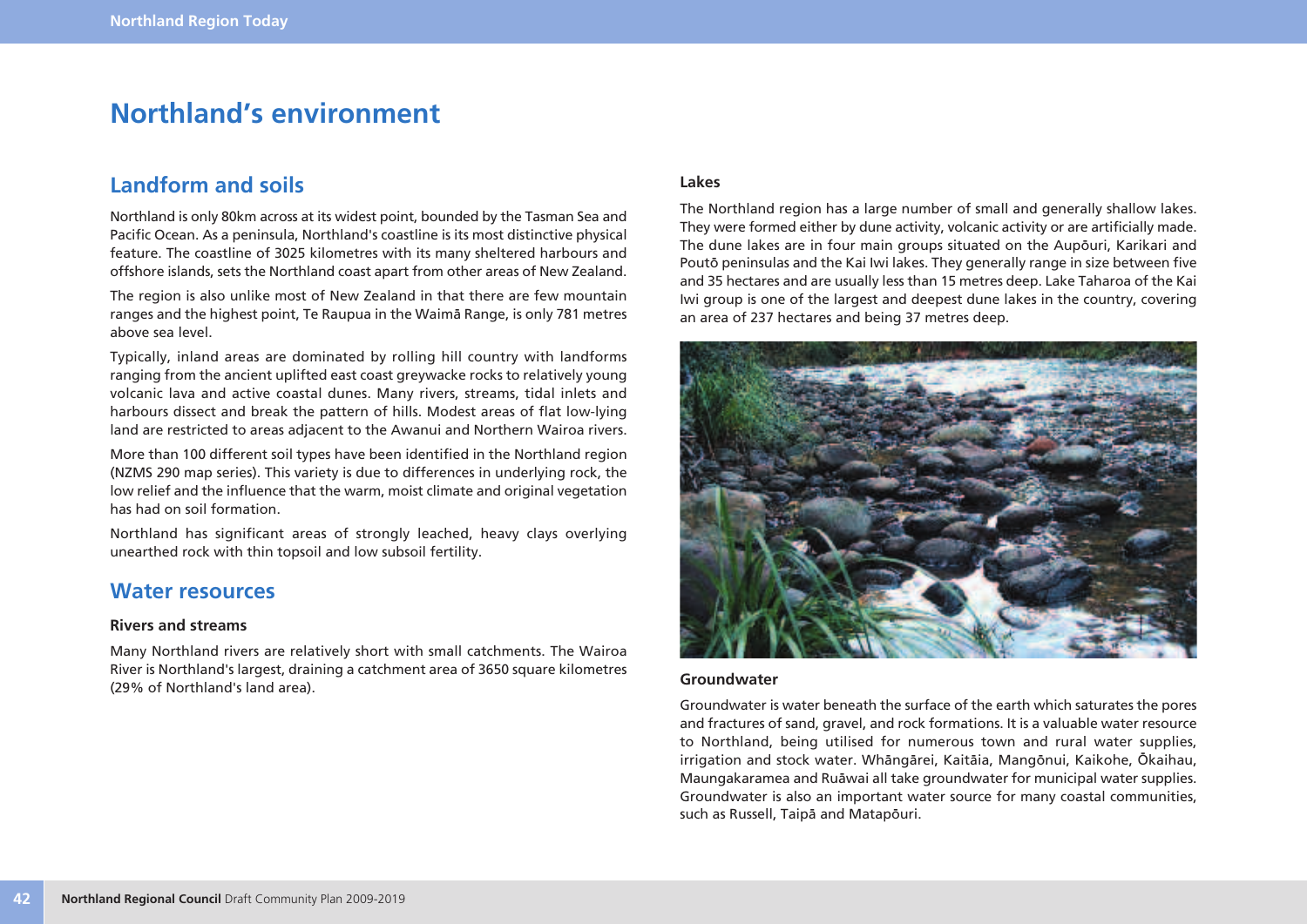#### **Coastal waters**

Northland's most distinctive physical feature is its long and varied coastline, with 3025 kilometres of rugged cliffs, sandy beaches and sheltered harbours.

The east coast, bounded by the Pacific Ocean, is characterised by enclosed mangrove-lined harbours and estuaries, rocky headlands and sheltered bays. Offshore islands, including those in the Bay of Islands, the Cavalli Islands and the world-renowned Poor Knights Islands, are a distinctive feature. The east coast is sheltered from the prevailing westerly winds, but is occasionally lashed by northeasterly gales and the remnants of tropical cyclones.

By contrast, the west coast has a relatively smooth outline, broken only by the mouths of several extensive shallow harbours. It is more exposed to the elements than the east coast, with long sandy beaches swept by oceanic swells from the Tasman Sea.



### **Ecosystems and biodiversity**

#### **Rivers, lakes and wetlands**

The rivers with the highest conservation value are those whose catchments are the least modified, including the Waipapa River in Puketi forest and Waipoua River.

Dune lakes and associated freshwater wetlands are numerous on the coastal sands of the region. Northland also has many inland wetlands, the most significant being Ngäwhä Springs wetlands, Mötatau wetlands, Waitangi wetland complex, Maitahi fen, Punakitere wetlands and Mangönui River wetlands.

These lake and wetland ecosystems are important habitats for a wide variety of plant and animal species, which are regionally or nationally significant because of their rarity. These include birds such as the brown teal, banded rail, NZ dabchick, marsh crake, fern bird and bittern, the aquatic plants *Hydatella inconspicua*, *Myriophyllum robustum* and native freshwater fish such as black mudfish, banded kokopu, short jawed kokopu and dwarf inanga.

#### **Forest and shrublands**

Nearly 14% of the land area of Northland remains in native forest and shrubland, and this includes over half of the nation's remaining kauri forest. The region's forest and associated shrublands are notable for their high proportion of native species, species diversity, structural complexity and tropical links.

Northland's forest and shrubland areas support a rich diversity of wildlife. They are home to large populations of nationally rare or declining species such as the North Island Brown Kiwi, North Island Kökako, native pigeon or kükupa and Hochstetter's frog, as well as small residual populations of more threatened species such as the red and yellow crowned parakeets, käkä and long and shorttailed bats. Some forests in the region also support the only naturally breeding populations of species including flax snail, kauri snail and the Northland green gecko.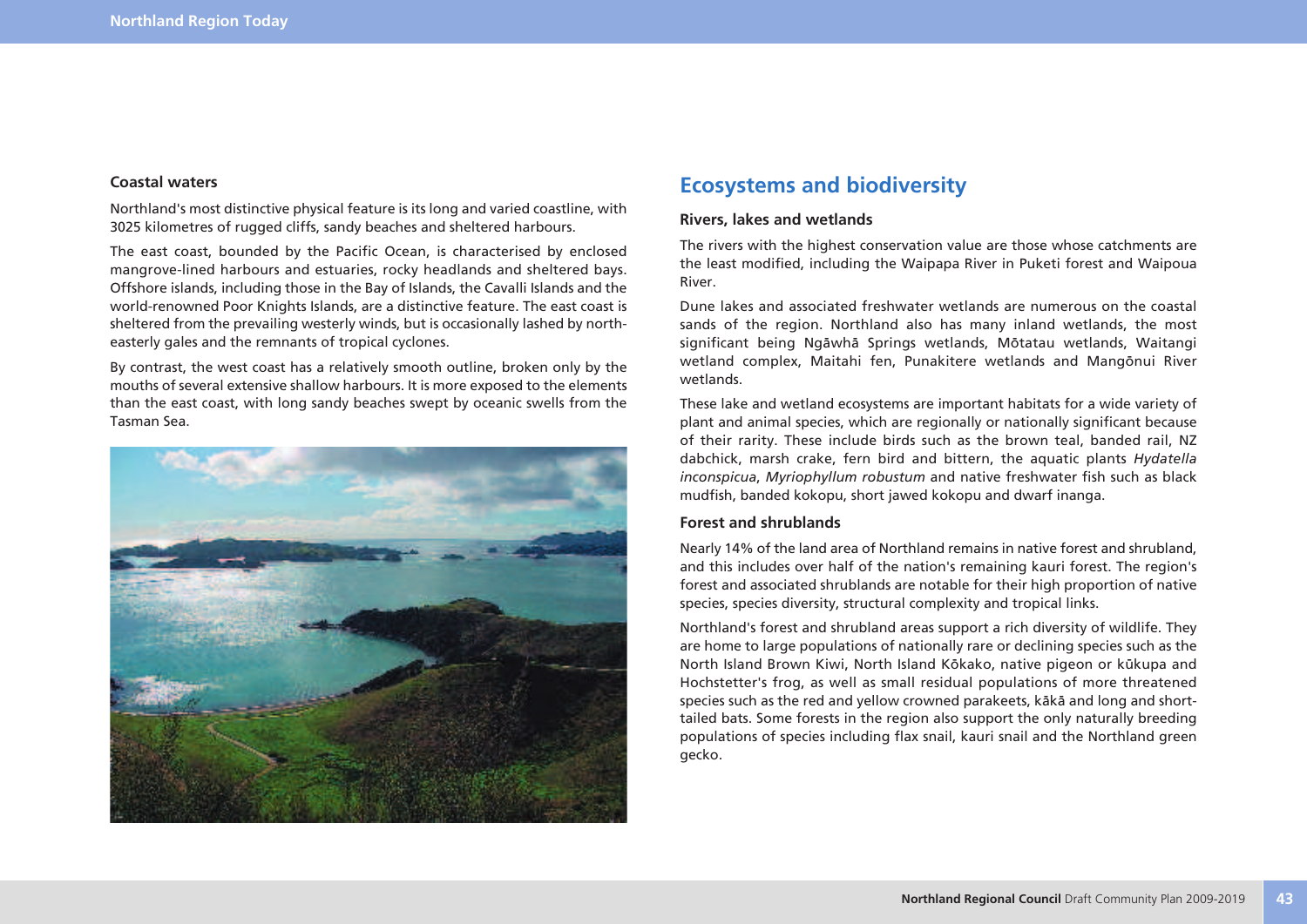# **Climate change**

The Local Government Act (2002) requires an LTCCP to identify significant issues that face the district/region and take account of the growing uncertainties and the risk these potentially bring. Climate change comes into this category.

#### **Council can follow adaptation and/or mitigation policies to deal with climate change:**

- **Adaptation** to changes in climate that are already happening. r.
- Take action to **mitigate** future effects to avoid climate change at scales that × we cannot adapt to.

Climate change considerations are unlikely to drive or initiate the Council's action on their own, but they may modify an outcome through the application of risk management processes in assessing and prioritising possible responses to effects. All local government business takes place in a framework of uncertainty, but mechanisms and approaches have been developed to deal with uncertainty through all its planning and review processes. 'Best' knowledge of climate change together with the use of risk assessment procedures, can help the Council prepare to help the community to adapt to known climate change, and through a 'no and low regrets approach' can contribute to national and international techniques aimed at reducing the causes and effects of climate change.

#### **Climate change considerations are one of the factors woven into council decision making processes**

The extent to which climate change is important will depend very much on:

- The duration of the issue being addressed;  $\overline{\phantom{a}}$
- Whether there is a current 'driver' (such as a major investment decision); П
- The location of the issue being addressed (some locations are more vulnerable than others e.g. coasts should be assessed in terms of sea level rise);
- The extent of the issue being addressed (large areas are likely to be more m. affected than a single building);
- The nature of the issue being addressed (Is the issue affected by a single m. climate parameter or a complex issue with multiple effects and implications over time?).

Risk management fits comfortably into plan preparation and review processes at the stages where issues are being identified and a range of possible options evaluated. With the advance knowledge of climate change effects, rarely should there be the need for an unplanned response to climate change. The iterative process of plan administration, monitoring and review allows for modification of plans over time to take account of improved understanding of risks and effects associated with climate change. Although it is important for the Council to acknowledge climate change, and to include it in policy across a range of council functions, climate change considerations are particularly important when specific decisions are required. For example, it is recommended that any significant investment in infrastructure is preceded by a risk assessment which builds in climate change implications and a cost analysis.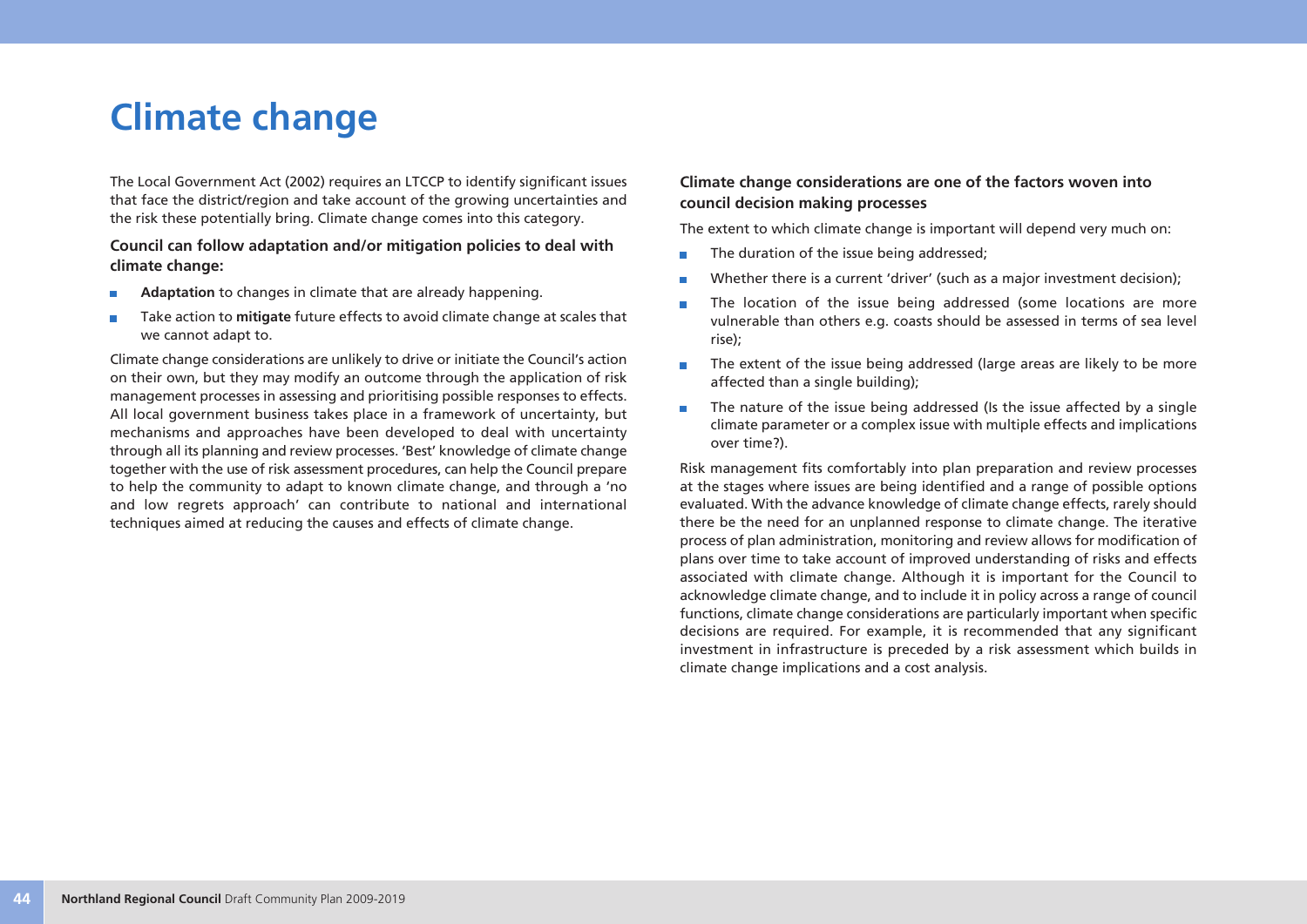#### **Central Government's direction on climate change and the community**

Central Government's directions on climate change will require community based strategies. Climate change is perhaps better suited than almost any other issue to be taken forward through strategies with the community for the following reasons:

- Climate change is a controversial, complex and cross-cutting issue requiring  $\overline{\phantom{a}}$ an integrated and co-ordinated response. Regional Councils are ideally placed to encourage relationships to address climate change issues;
- While the Council can and should take the lead by working to reduce their  $\overline{\phantom{a}}$ own climate change impacts, the greenhouse gas (GHG) emissions of a council represent only a small element of any community's overall emissions. Substantial reductions in GHGs can only be achieved by concerted action across the whole community and the Council, as the democratically elected body charged with community leadership, has a pivotal role to play in this; and
- Climate change represents a new way of looking at issues and of connecting the agendas of different organisations. For example, improvement in the housing stock will result in significant economic and health benefits as well as emissions savings. A partnership and shared agenda between the Council and community provides an excellent mechanism through which business, health authorities and others can address climatic change, delivering outcomes that meet the aims of all organisations and add value to the work that each could achieve on their own.